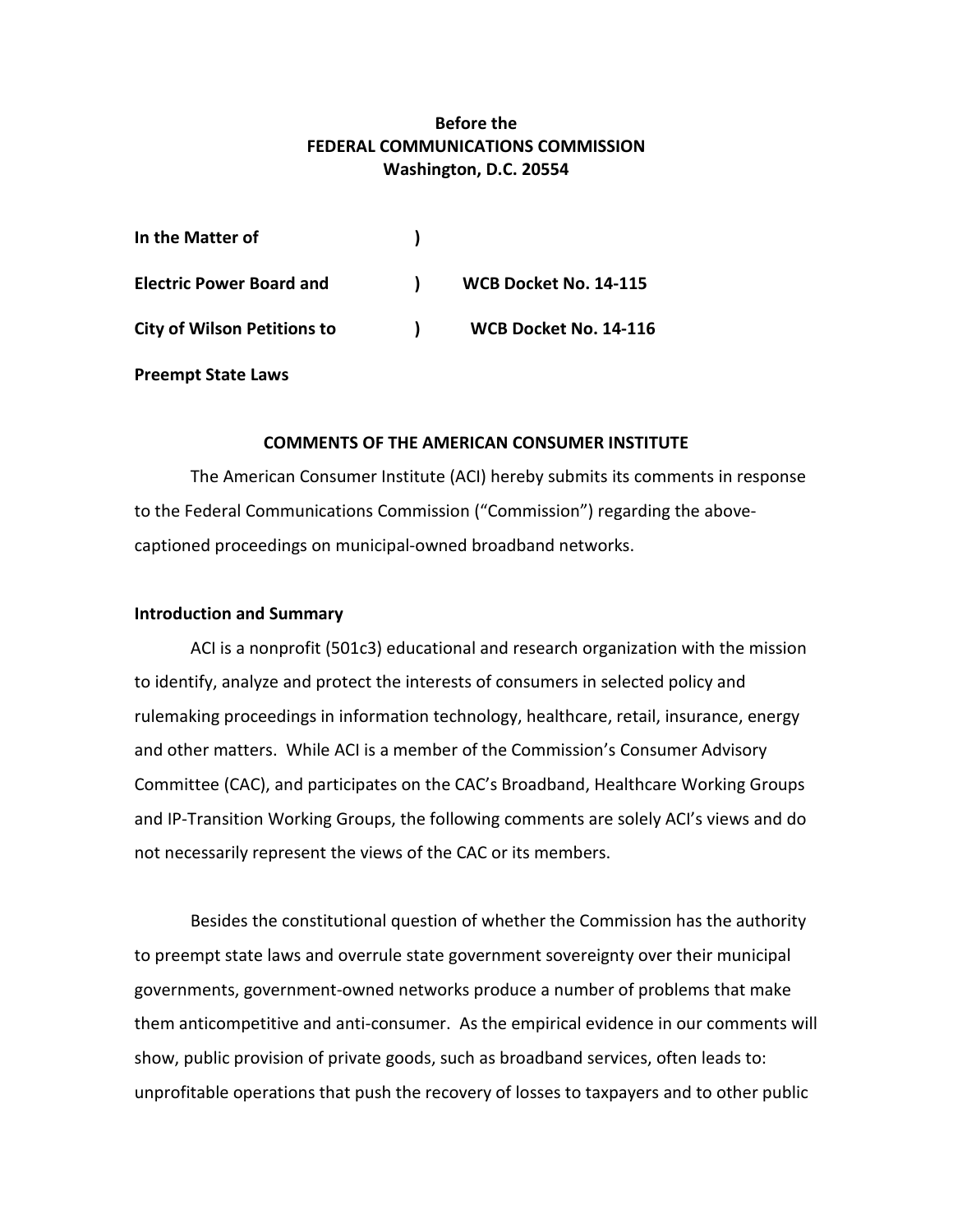services; and barriers to entry which displace and crowd out private investment. The end result is anticompetitive and it raises consumer costs. As the evidence provided in our comments will show, government-run networks are exactly what policymakers and regulators should want to avoid, if encouraging private broadband investment and improving consumer welfare are goals. For these reasons, we urge the Commission to reject the petition.

## **Preemption is Likely Unconstitutional**

If the Commission attempts to preempt state law, it would likely violate the Constitution and the interplay between state and local governments, including aspects of intergovernmental accountability, budgeting, social services, transportation, emergency services and law enforcement.<sup>[1](#page-1-0)</sup> Essentially, preemption would interfere with the basic construct of state governments and their authority over local governments. We are not aware of any federal law that permits preemption of state restrictions on broadband or Internet services, and we believe that the Commission would need Congressional consent on this issue before overturning state laws.<sup>[2](#page-1-1)</sup>

Constitutional questions aside, as the Institute's comments will detail, the record is clear that municipal-owned networks discourage private competition and investment, and do not enhance consumer welfare. For this reason alone, municipal-owned broadband networks are not in the public's interest, and the Commission should reject the petitions by the Electric Power Board and City of Wilson.

### **Problems with Municipal Networks**

 $\overline{a}$ 

Municipal-owned businesses have a number of problems that make them poor producers of private goods and services. To start off, they lack the incentives to maximize

<span id="page-1-0"></span><sup>&</sup>lt;sup>1</sup> Seth L. Cooper, "FCC Preemption of State Bans on Municipal Broadband Networks is Most likely Unlawful," The Free State Foundation, Vol. 9, No. 10, February 26, 2014.

<span id="page-1-1"></span><sup>2</sup> Lawrence J. Spiwak, "FCC Has No Authority to Preempt State Municipal Broadband Laws, *Bloomberg Law*, August 6, 2014.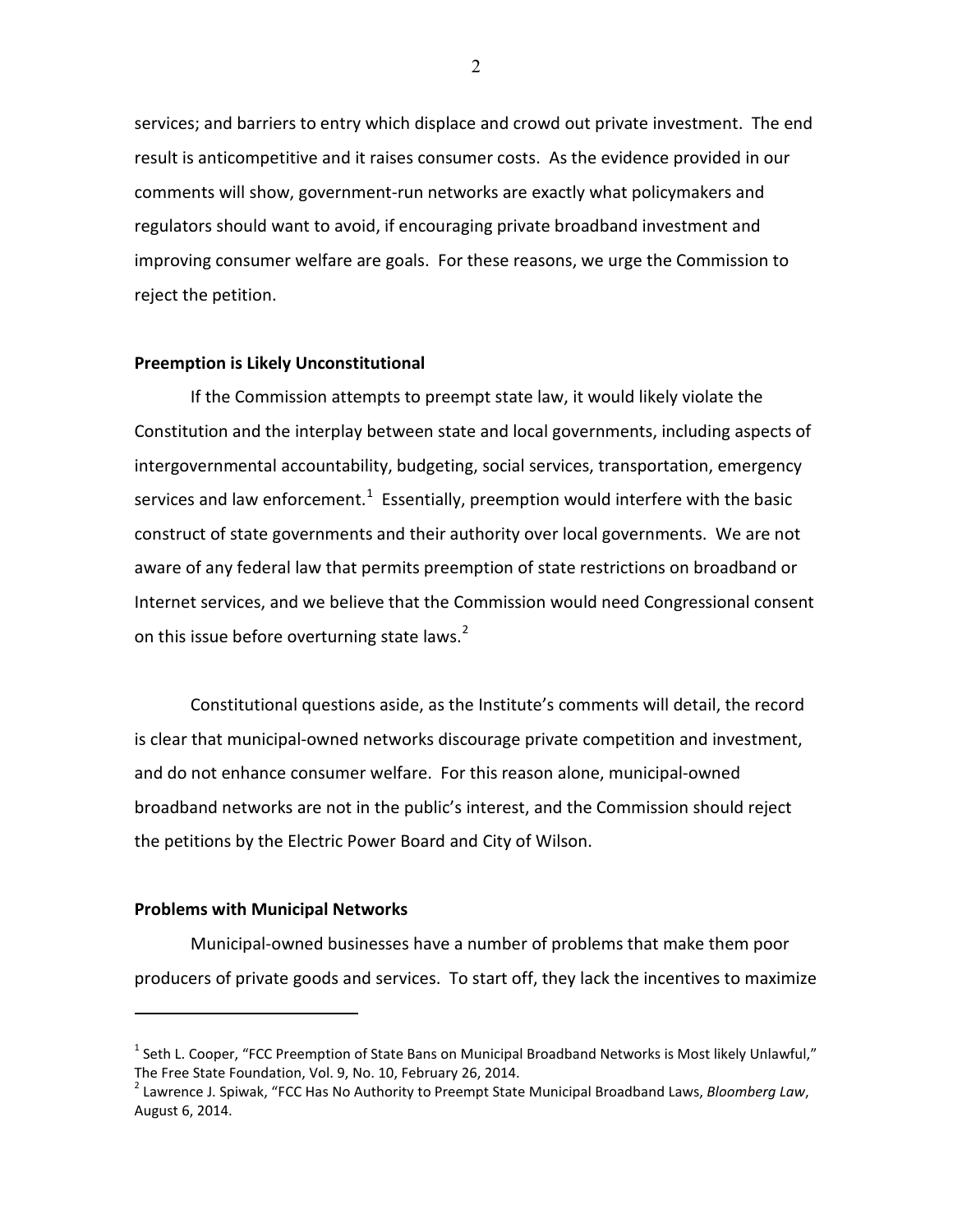revenues and consumer utility, while minimizing costs. Unlike private firms, managers of government-run enterprises often seek to maximize their workforce and spend their budgets. $3$  They are prone to create subsidized pricing and shift costs to other services.<sup>[4](#page-2-1)</sup>

Whereas market inefficiencies are normally challenged with competitive rivalry and disciplined by market entry, because governments seldom go out of business and because their enterprises can sustain losses by pushing these costs to taxpayers or garnering subsidies from other government services, municipal-owned network services provide a formidable barrier to competitive entry. As a result, municipal-owned broadband services can exhibit gross inefficiencies, poor quality of service and slow speeds, while putting the public on the hook to cover the cost of failures. On the other hand, private markets do not have these disadvantages, and the public is not obligated to pay for its failures.

In smaller (secondary) municipal markets, these problems become even more magnified and harmful for consumers, since these markets can sustain so few competitors. In these cases, municipal-run services become monopolies, thereby completely locking out private investment and competition. These municipal businesses can produce the same outcomes as monopolies – higher prices and lower output – exactly what policymakers and regulators should want to avoid and exactly what the spirit of the Telecommunications Act of 1996 attempted to remedy.

In fact, the mere threat of entry by municipal broadband service providers, such as the intentions revealed by the petitioners, is sufficient to deter private investment into

 $\overline{a}$ 

3

<span id="page-2-0"></span><sup>&</sup>lt;sup>3</sup> William Niskanen, "Bureaucrats and politicians," Journal of Law and Economics 18, December 1975, pp. 617-43. This piece started a flood of research in economic journals, which is well summarized in Bruce L. Benson, "Understanding Bureaucratic Behavior: Implications from the Public Choice Literature," *Journal of Public Finance and Public Choice*, Vol. 8, No. 2-3, December 1995.<br><sup>4</sup> As one author notes, "one can guess that the purpose [of municipal ownership] is to subsidize a small

<span id="page-2-1"></span>number of community residents and businesses who want the highest quality broadband services but aren't willing to pay the full price for them." See Joseph L. Bast, "Municipally Owned Broadband Networks: A Critical Evaluation," The Heartland Institute, No. 100, November 2002, p. 8.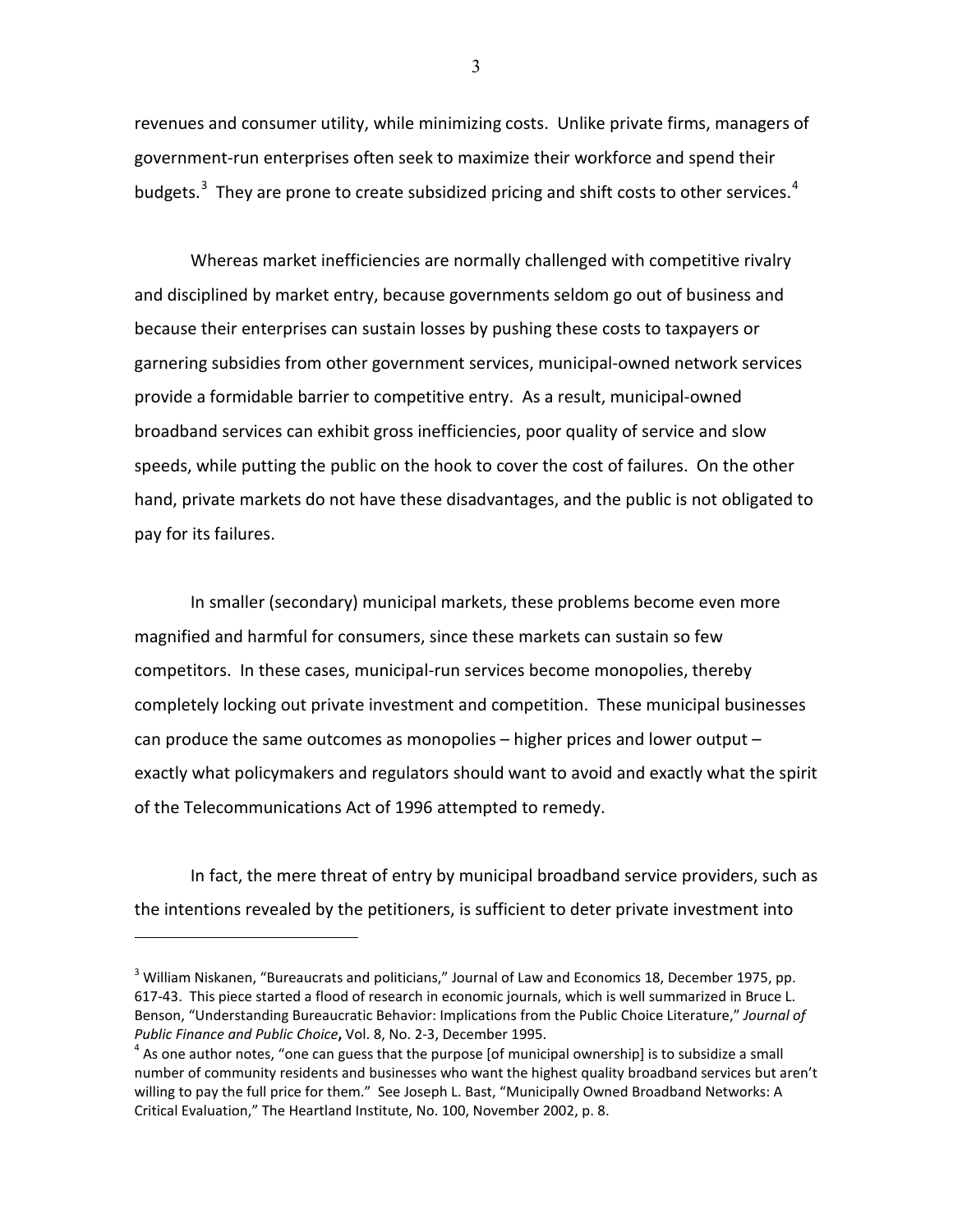these secondary markets. Allowing municipalities to provide broadband services, in defiance of state law, will make Internet Service Providers (ISPs) and investors think twice about entering these markets. In this way, the petitioners are doing a disservice to consumers living in these markets.

The next sections will provide the empirical evidence, which finds that public provision of private goods, such as broadband services, tend to: lose money; push costs to other public services and to taxpayers in the form of taxes and implicit subsidies; and eliminate competition by displacing and crowding out private investment.

#### **The Economics of Public vs. Private Provision**

 $\overline{a}$ 

Private investment in ubiquitous broadband networks produces sizable increases in employment, economic output and consumer welfare benefits. Over the years, however, some municipalities began to build telecommunications and broadband networks on their own, discouraging these private market forces. Before looking at how municipality-owned production of broadband services has fared, it is useful to review the well-documented economics of government production of private goods.

Professors Bennett and Johnson reviewed numerous studies that compared the performance of services that were governmentally and privately produced, including refuse collection, fire protection, debt collection, ship repair, electricity services, airline services, ambulatory care, and other services. $5$  Their analysis found that government production was far more costly than private production. They also found that government financial data often excluded comparable costs (such as net interest, pensions, taxes, and other opportunity costs) that, when included, made government production twice as costly as private production. Their conclusions confirmed earlier

<span id="page-3-0"></span><sup>5</sup> James T. Bennett and Manuel H. Johnson, *Better Government at Half the Price: Private Production of Public Services*, Caroline House Publishers, Inc. Ottawa IL And Ossining, NY, 1981.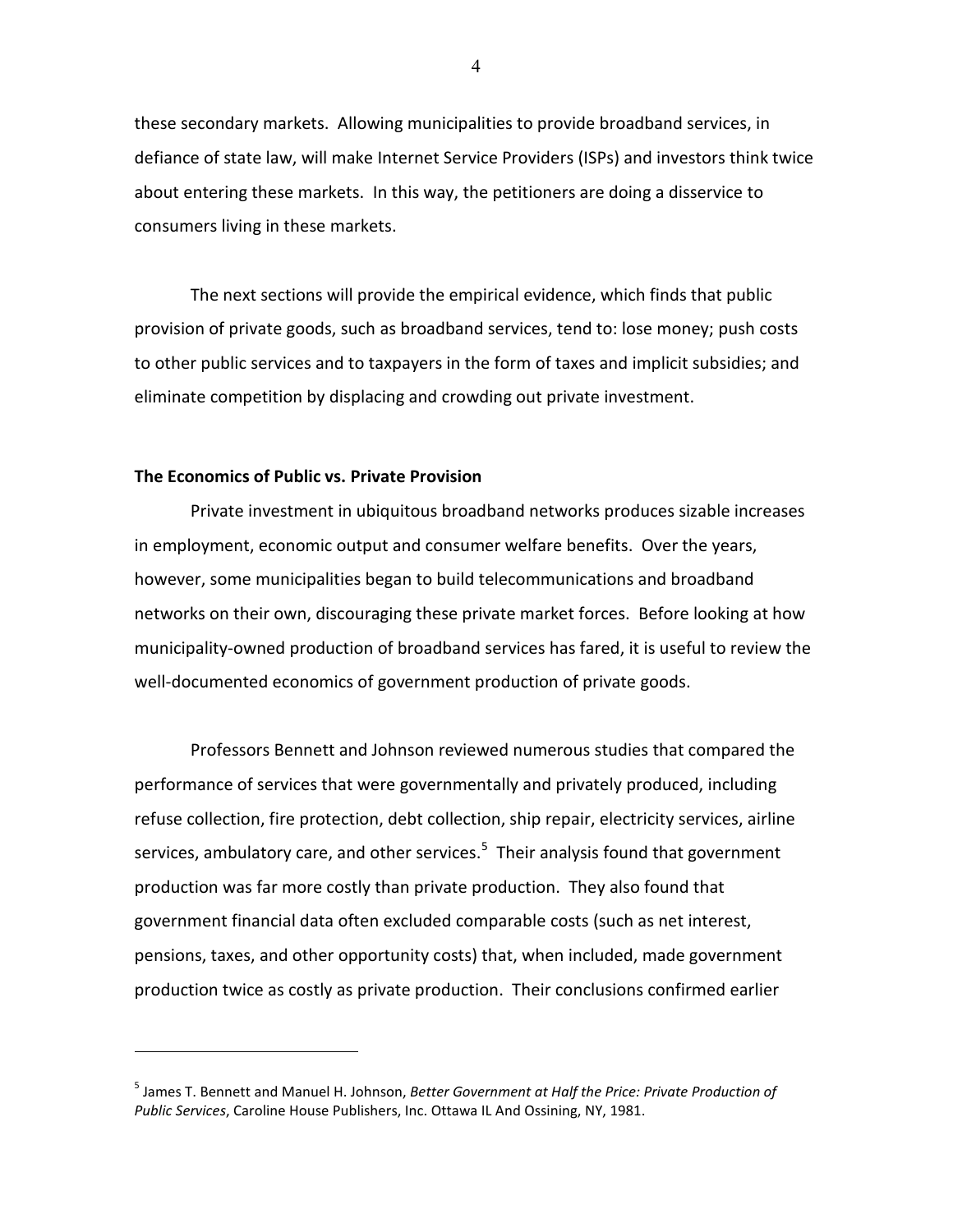findings that government production of goods and services was roughly twice as expensive as private production. <sup>[6](#page-4-0)</sup>

Works by these and other economists supported the subsequent deregulation and privatization that has swept much of the globe. There is ample evidence that industry deregulation, particularly in airlines, trucking, railroads, long distance telecommunications and brokerage services, led to falling consumer prices, increases in market efficiency, the development of intermodal competition, growing consumer demand, and large increases in consumer welfare benefits – collectively equaling over \$100 billion per year.  $<sup>7</sup>$  $<sup>7</sup>$  $<sup>7</sup>$ </sup>

As will be shown, like the previous examples of higher cost and inefficiency, government production and provision of communications services exhibits dismal performance that is anticompetitive and reduces consumer welfare.

#### **Municipality-Owned Communications Services: Early Examples of Financial Losses**

Interest in municipality-owned production gained some popularity when broadband deployment lagged in some markets. Because municipality-owned electric utilities have an existing market presence, construction capabilities, rights-of-way, and, in some cases, fiber-optic networks, it seemed natural to permit these utilities to build the city's network to provide broadband services, as well as telecommunications and cable TV services. The idea was that these companies would have lower costs as a result of economies of scale and scope, resulting from joint production of power, cable, telephone services, and Internet access services. At least that was the thinking.

 $\overline{a}$ 

5

<span id="page-4-0"></span><sup>6</sup> "The Bureaucratic Rule of Two." See Thomas E. Borcherding, "The Sources of Growth in Public Expenditures in the U.S. 1902-1970," Budgets and Bureaucrats: The Sources of Government Growth, ed. Thomas E. Borcherding, Duke University Press, Durham, NC, 1977, p.2.

<span id="page-4-1"></span> $<sup>7</sup>$  For estimates of the benefits of deregulation see Elizabeth E. Bailey, "Price and Productivity Change</sup> Following Deregulation: The U.S. Experience," *The Economic Journal*, March 1986, pp. 1-17; Clifford Winston, "Economic Deregulation: Days of Reckoning for Microeconomists, *Journal of Economic Literature,* Vol. 31, Sept. 1993, pp. 1263-1289; and Robert Crandall and Jerry Ellig, *Economic Deregulation and Customer Choice*, Center for Market Processes, George Mason University, Fairfax, VA, 1996.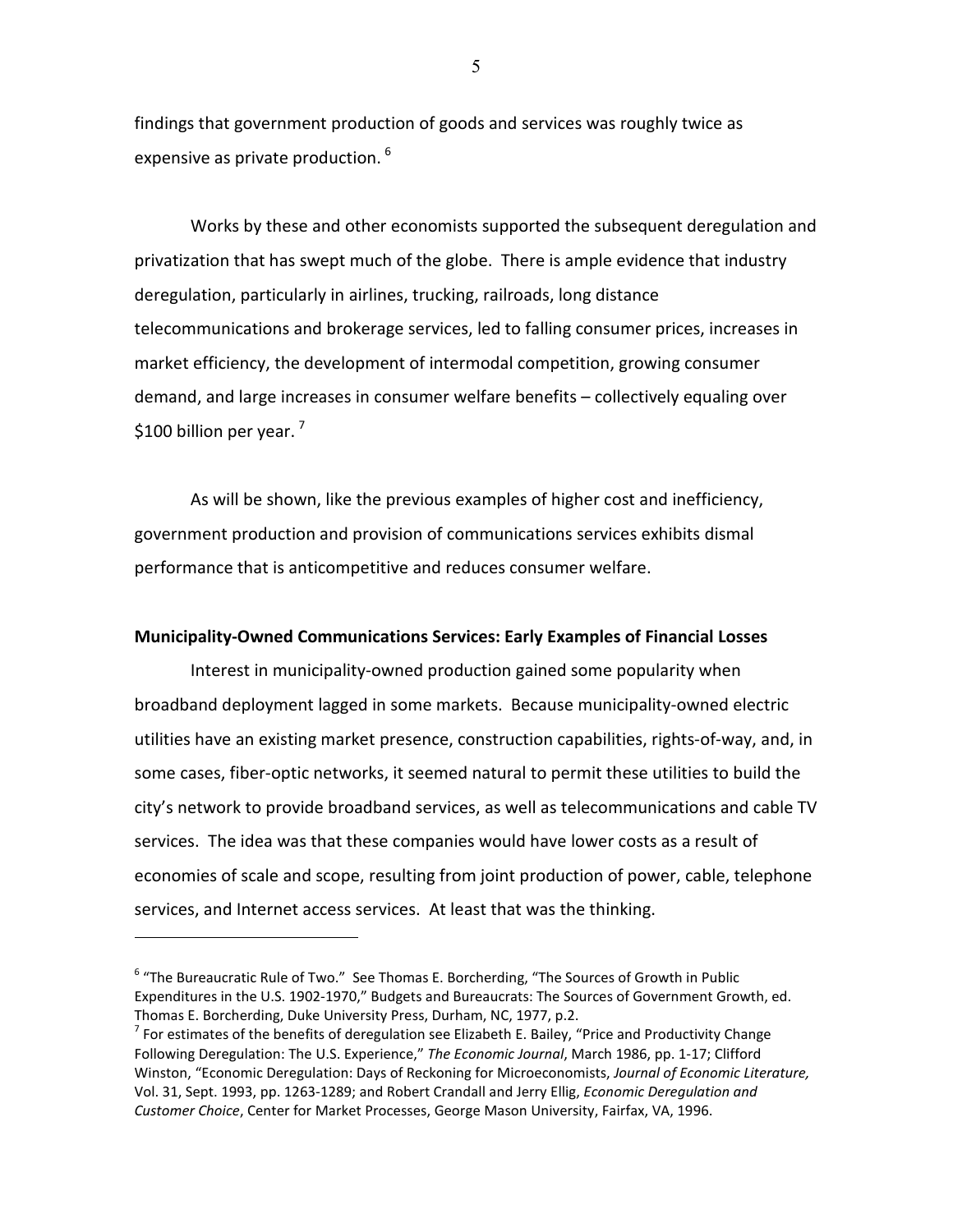As several municipality-owned electric utilities began offering broadband and other network services, there were several studies that investigated the financial performance of these early projects. $^8$  $^8$  One report summarized these studies and provided a financial assessment of each of these government ventures.<sup>[9](#page-5-1)</sup> The performance of these ventures is summarized in the figure below.

## **Telecommunications and Broadband Services: Municipality-Owned Ventures Cited in Progress & Freedom Reports**

| Company/City                   | <b>Services</b>            | <b>Performance</b>        |
|--------------------------------|----------------------------|---------------------------|
| <b>Glasglow Electric Plant</b> | Cable, High-Speed Data and | Lost \$716 per household  |
| Board / Glasglow, KY           | Telephone                  |                           |
| Paragould City & Light         | Cable and                  | Lost \$641 per household  |
| Paragould, AR                  | <b>Telecommunications</b>  |                           |
| Negaunee, MI                   | Cable and High-Speed       | Lost \$124 per household  |
|                                | <b>Services</b>            |                           |
| Click! Network                 | Telecommunications, CATV,  | Lost over \$700           |
| <b>Tacoma Public Utilities</b> | High-Speed Data and        | per customer              |
| Tacoma, WA                     | Internet Services          |                           |
| OptiNet                        | Fiber Network, Telephone,  | Lost \$2,100 per customer |
| Bristol, VA                    | Data and Cable             |                           |
| Hometown Utilicom              | Fiber Optic and High-Speed | Lost \$624 per customer   |
| Kutztown, PA                   | Services                   |                           |
| <b>Ashland Fiber Network</b>   | High-Speed Internet and    | Lost \$480 per customer   |
| Ashland, Oregon                | <b>CATV</b>                |                           |

Note: This information was collected from Thomas M. Lenard, "Government Entry into the Telecom Business: Are the Benefits Commensurate with the Costs?" *Progress and Freedom Foundation*, Progress on Point release 11.3, Feb. 2004. Comparisons of performance cover different time spans.

What the report showed was that all of the municipal electric utilities'

telecommunications ventures proved unprofitable, averaging \$770 in losses per

 $\overline{a}$ 

subscriber. It is very likely that these estimates are conservative, since these companies

often receive preferential access to rights of way, as well reduced costs from the use of

<span id="page-5-0"></span> $8$  Thomas M. Lenard, "Government Entry into the Telecom Business: Are the Benefits Commensurate With the Costs?" *Progress and Freedom Foundation*, Progress on Point release 11.3, Feb. 2004.<br><sup>9</sup> Thomas M. Lenard, "Government Entry into the Telecom Business: Are the Benefits Commensurate With

<span id="page-5-1"></span>the Costs?" *Progress and Freedom Foundation*, Progress on Point release 11.3, Feb. 2004.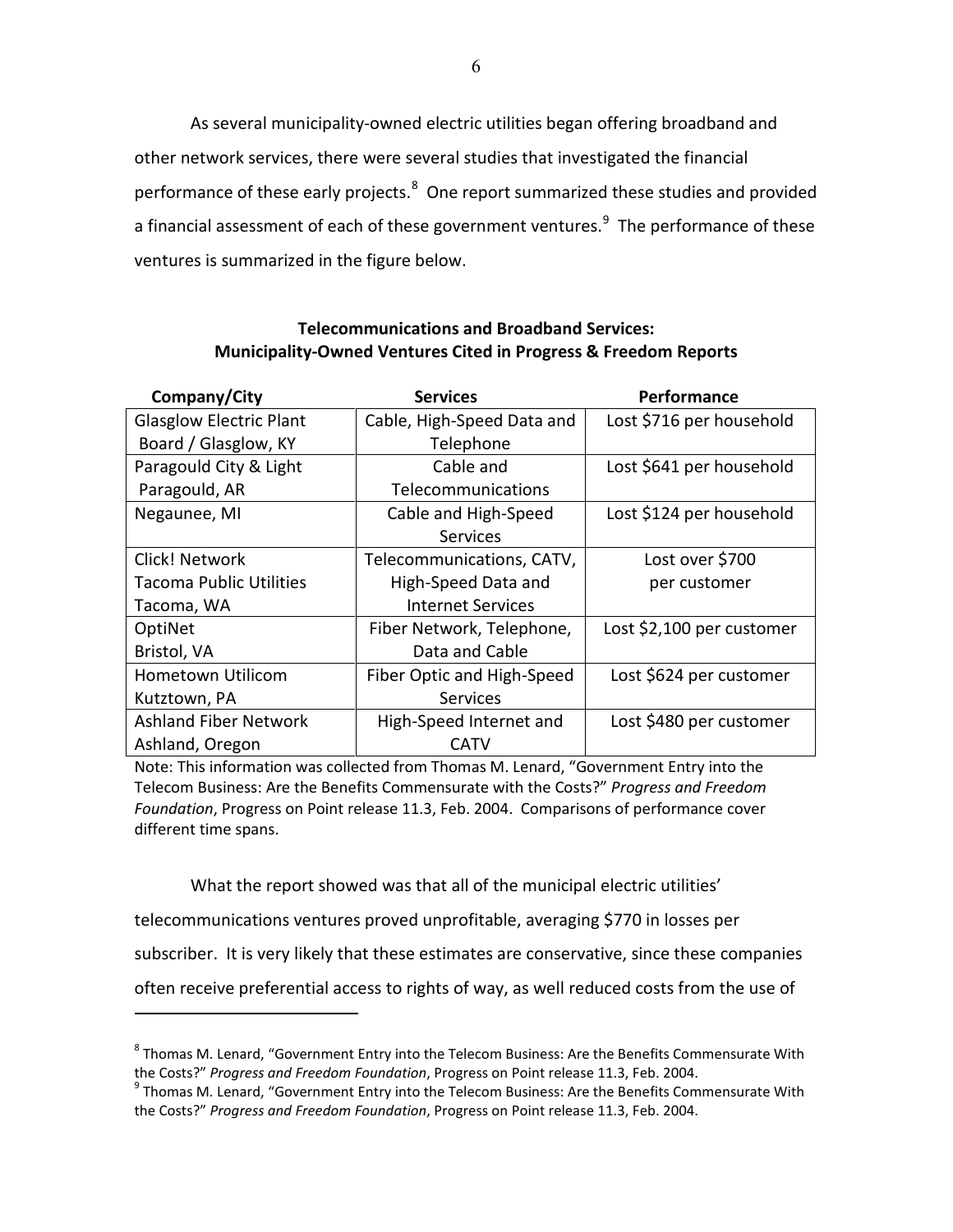public property and capital. In addition, as previously noted, some costs are not always included in the income statements of government enterprises, making them difficult to compare with private enterprises.

These examples show that a number of municipality-owned electric utilities were failures from the beginning. In some cases, these broadband ventures were subsequently sold and some ventures continued with the help of subsidies tacked onto consumers' electricity bills. The losses from these older examples show that municipal-owned production of broadband services is a bad idea.

## **Municipality-Owned Broadband Services: Recent Examples of Financial losses**

The failures of government provision of broadband services, as like the early examples, continue to be commonplace. The following are just a few of the more recent documented examples of unprofitable ventures by municipalities:

- Quincy, Florida spent \$3.3 million on a municipal network, NetQuincy, and it never obtained a positive return on its investment. In 2005, its revenues were \$415,000 and costs were \$930,000 – again, a twice the cost. The network eventually went out of business.<sup>[10](#page-6-0)</sup>
- In total, Groton City, Connecticut borrowed \$34.5 million for Thames Valley Communications. After losing money in every year it operated, the company was sold for \$550,000 in February 2013. Groton Utilities is assumed \$27.5 million debt of its subsidiary. Also, Moody's has reduced Groton City's bond rating twice.<sup>[11](#page-6-1)</sup>
- Provo, Utah, sold its government-owned network, iProvo, for one dollar after spending \$39 million to build it. It never made a profit and it cost the city an estimated \$1.7 million to hand over the company.<sup>[12](#page-6-2)</sup>

<span id="page-6-0"></span><sup>&</sup>lt;sup>10</sup> Joseph P. Fuhr Jr. "Who Should Provide Broadband Access?" The Journal of the James Madison Institute, Winter-Spring 2014, pp. 45-46. At the permission of the author, the following examples include excerpts taken directly from his written research.<br><sup>11</sup> Ibid.

<span id="page-6-2"></span><span id="page-6-1"></span> $12$  Ibid.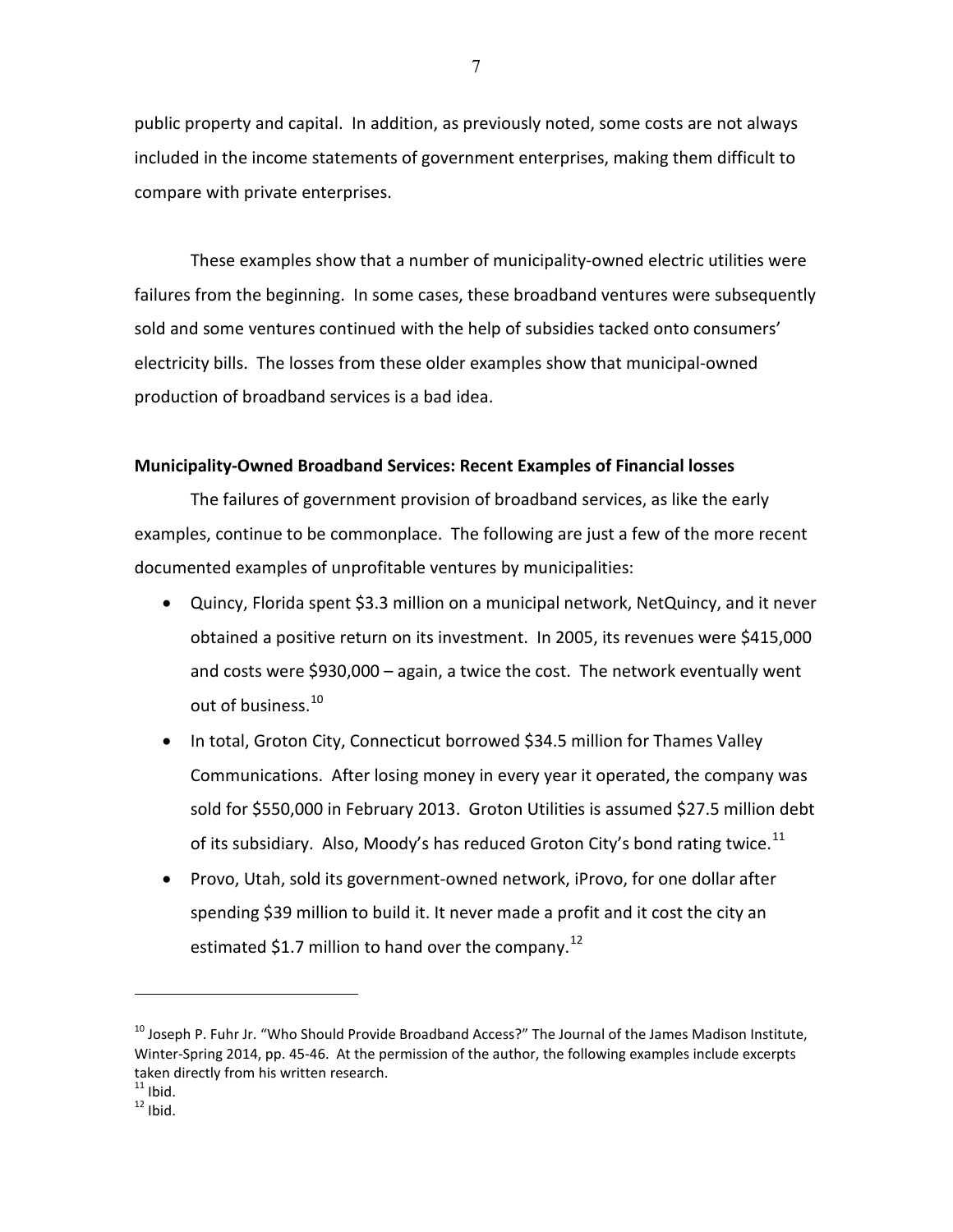- Orlando experimented with a public Wi-Fi system in 2005. The network was designed to serve a mere 200 users, but the city couldn't even meet that very low target. Over the 17 months the network was operational, an average of 27 people used the service each day. $^{13}$  $^{13}$  $^{13}$
- In 2005, Philadelphia's Wi-Fi system promised citywide Internet services, but that eventually not was not be the case, as subscriptions fell short of projections and now serves only the municipal government.<sup>[14](#page-7-1)</sup>
- Failing in 2012, Wireless Hollywood in Florida never worked and blocked other wireless Internet devices from working.<sup>[15](#page-7-2)</sup>
- FiberNet was an Internet service provider built by the city of Marietta, Georgia in 1996. In 2004, the city sold FiberNet for \$11.2 million, a fraction of the \$35 million spent to build and maintain it.

There are many more examples of municipal broadband failures. However, as the next section will show, the ability of cities to recover losses from taxpayers or to impose surcharges on other city services poses risks on consumers, and it should raise serious concerns with policymakers and regulators.

## **Broadband Services Push Costs to Taxpayers and other Municipal Services**

Because many municipal broadband providers are not in good financial footing, cities sometimes fund the resulting revenue shortfalls by raising taxes or by increasing prices for other municipal services, like electricity, sewer and water. For the municipality, this advantage represents a barrier to entry that competitors, who do not pose these public risks, cannot tap into for funding. Moreover, these taxes and subsidies

<span id="page-7-0"></span><sup>13</sup> Joseph P. Fuhr Jr., "Don't Look to Government for Broadband Access," *Tallahassee Democrat*, December 2012.

<span id="page-7-1"></span> $14$  See Brad Grimes, "Two Municipal Wi-Fi Projects Go forward," GCN, October 4, 2005, <http://gcn.com/articles/2005/10/04/two-municipal-wifi-projects-go-forward.aspx> and Kevin McCaney, "Municipal Broadband's Jekyll and Hyde," at GCN, December 8, 2010,

<span id="page-7-2"></span>[http://gcn.com/articles/2010/12/08/municipal-broadband-success-and-failure.aspx.](http://gcn.com/articles/2010/12/08/municipal-broadband-success-and-failure.aspx) [15](http://gcn.com/articles/2010/12/08/municipal-broadband-success-and-failure.aspx) Tonya Alanez, "Hollywood's Failed Wi-Fi Rankles Residents," Sun Sentinel, July 2, 2012.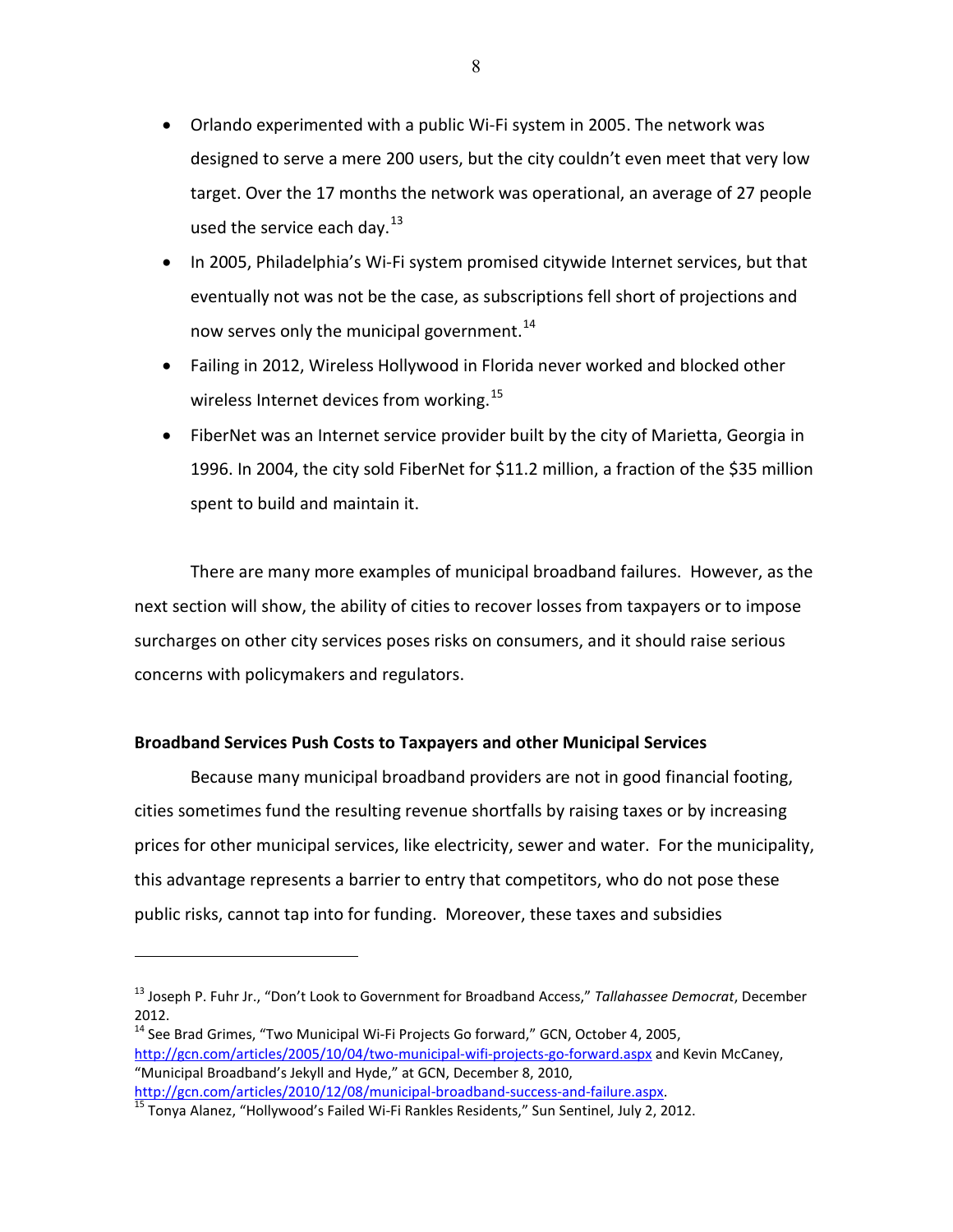demonstrate that broadband prices are actually higher than advertised to the public, because they can be used to prop up failing municipal broadband services.

Going back to an earlier example demonstrates this risk. The Ashland Fiber Network (AFN) in Ashland, Oregon was launched in the late 1990s and accumulated debt of \$15.5 million because of higher than expected construction and operation costs.<sup>[16](#page-8-0)</sup> Originally, AFN borrowed its startup funds from the Ashland Electric Utility. After several years of city departments covering AFN shortfalls, in August 2004 the city took out \$15.5 million in bonds with an annual debt payment of \$1.43 million. From 2005 to 2007 AFN did not contribute anything to its debt payment. In January 2005, Ashland City Council voted to give a \$1 million subsidy to AFN -- \$540,000 from the wastewater fund and \$460,000 from the electric fund. In October 2005, the city of Ashland adopted a surcharge of \$7.50 on all electric bills to subsidize AFN, which was rescinded after protests from citizens. In December 2005, \$500,000 was given from the electric department to help AFN pay off its debt. Property taxes now cover part of AFN's debt. If the private sector did this, it would be considered fraud or crony capitalism, but for municipal broadband service providers, it's business as usual.

And, there are other examples of the same. In 2002, the 11 cities joined the Utah Telecommunications Open Infrastructure Agency (UTOPIA) by undertaking a \$135 million bond.<sup>[17](#page-8-1)</sup> In August 2012, an audit report to the Utah Legislature revealed UTOPIA as never having a profitable year.<sup>[18](#page-8-2)</sup> UTOPIA lost \$18.8 million in a recent fiscal year; had a negative net value of \$120 million; and owed interest totaling \$500 million until 2040.

 $\overline{a}$ 

9

<span id="page-8-0"></span><sup>&</sup>lt;sup>16</sup> Joseph P. Fuhr Jr., "Hidden Problems with Government-Owned Networks," Coalition for the New Economy, January 6, 2012, [http://www.coalitionfortheneweconomy.org/wp-content/uploads/2012/01/1-6-](http://www.coalitionfortheneweconomy.org/wp-content/uploads/2012/01/1-6-12-Coalition-for-a-New-Economy-White-Paper.pdf) 12-Coalition-for-a-New-Economy-White-Paper.pdf.<br><sup>17</sup> M.J. Balhoff and R.C. Rowe, "Municipal Broadband: Digging Beneath the Surface," Balhoff & Rowe, LLC,

<span id="page-8-1"></span>September 2005.

<span id="page-8-2"></span> $18$  "Report to the Utah Legislature: A Performance Audit of the Utah Telecommunication Open Infrastructure," Agency, August 2012.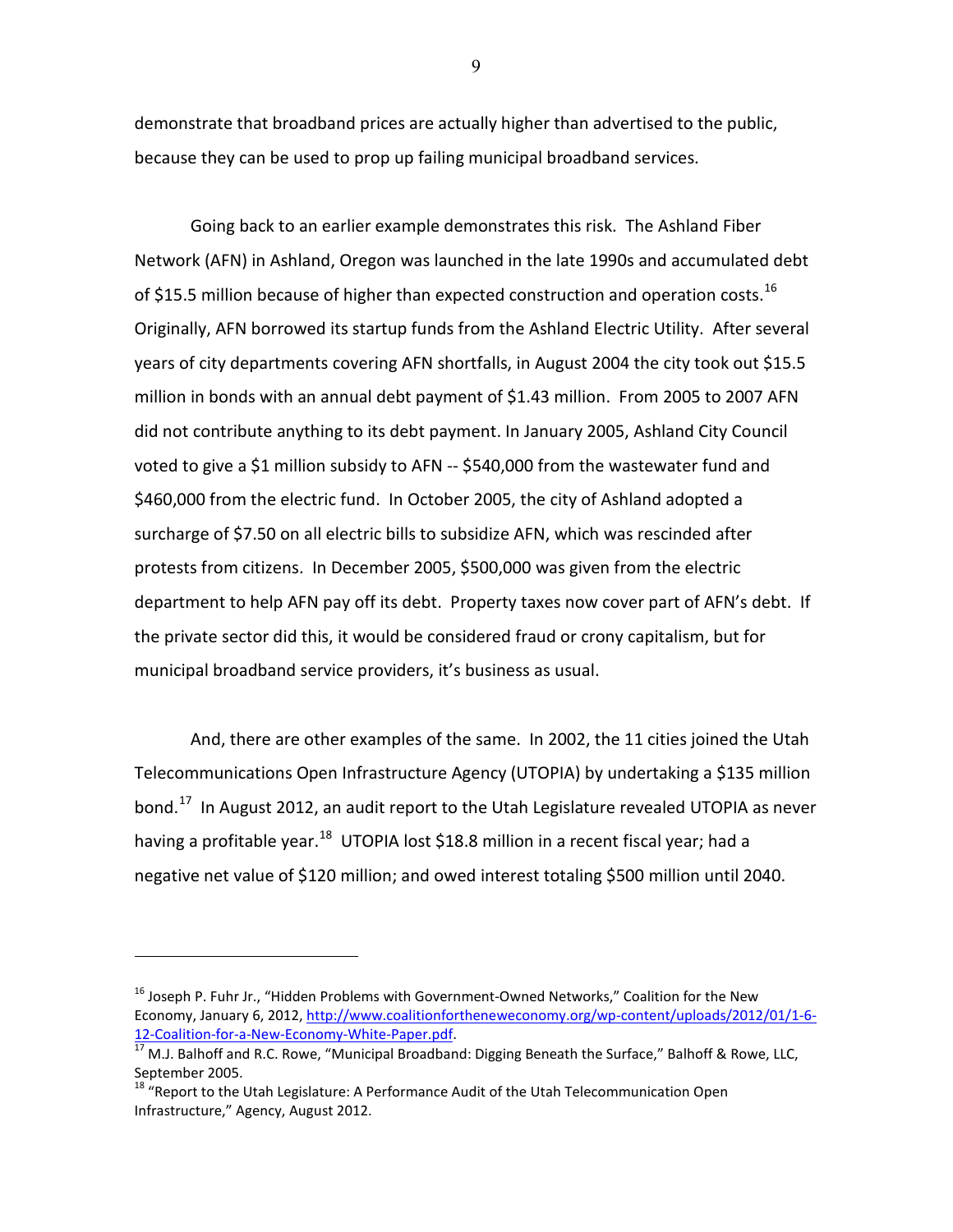That is not all, in fiscal year 2013, residents of the 11 UTOPIA cities were scheduled to pay nearly \$13 million for debt services.

For Burlington Telecom, the primary issue is the system's debt load. A state audit by a Blue Ribbon Committee found the government-owned network had violated its state license for the five years it had been operational, and that it had no feasible way to repay its debts.<sup>[19](#page-9-0)</sup> The system's debt totaled \$51 million. Another issue with Burlington is that \$17 million of its \$51 million debt was illegally borrowed from taxpayers. Burlington's massive burden and poor financial performance resulting in the city's bond rating being lowered three times in just two years and was only one step above junk bond status. In its response to Moody's, the ratings service, Burlington acknowledged:

"*The most troubling finding of the FY11 audit was that the City has very limited liquidity. The Burlington Telecom situation is by far the largest driver of this situation...*"[20](#page-9-1) 

In 2007, the cities of Mooresville and Davidson took over the former Adelphia Communications cable company, preempting a private offer from Time Warner Communications. Local officials believed that it was nearly a risk-free investment and Davidson's Town Manager Leamon Brice declared "The potential growth of customers, and therefore profits is astronomical." However, by 2010, the municipal broadband system (MI-Connection) had still not turned a profit. Revenues increased by just 3 percent in the fiscal year ending June 30, 2010, when they were projected to increase by 20 percent; and losses were \$5.7 million down from \$6.8 million the previous year.<sup>[21](#page-9-2)</sup> Also, for a second year in a row, MI-Connection had received a warning letter from state officials concerning its financial conditions and outlook.<sup>[22](#page-9-3)</sup> The two towns must either

<span id="page-9-0"></span><sup>&</sup>lt;sup>19</sup> D. Gram, "Vt. Telecommunications Firm not Viable, Audit Concludes\_ Associated Press, Dec. 11, 2010.<br><sup>20</sup> City of Burlington's Responds to Moody's Investors Service Downgrade, Press Release, June 12, 2012.<br><sup>21</sup> Boraks

<span id="page-9-2"></span><span id="page-9-1"></span>

<span id="page-9-3"></span>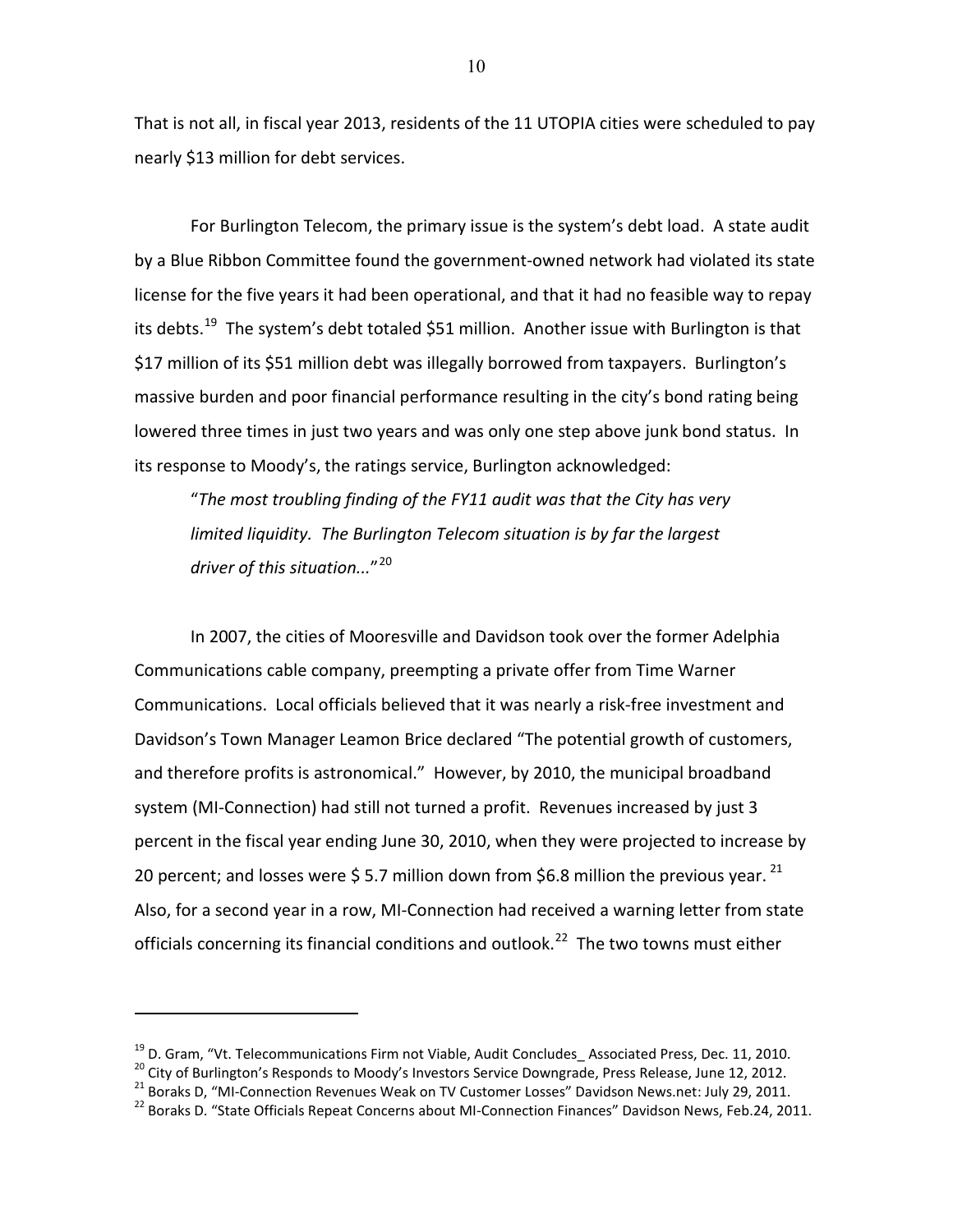repay the systems debt with general funds or default. Davidson's Town Manager stated the consequences of default:

"That would have severe repercussions. First, the two towns wouldn't be able to borrow again, and second a default would affect bond ratings and interest rates for not only our towns, but for towns across North Carolina and the nation."<sup>[23](#page-10-0)</sup>

The past history of one of this docket's petitioner, the Electric Power Board (EPB), is worth noting. Specifically, EPB of Chattanooga's 2010 Annual Report sheds some light on the financial record of EPB Fiber Optics. In 2010, its net assets at the end of the fiscal year were \$16.8 million in the red, a negative increase of over \$3.8 million from 2009. It more recently had \$57 million in notes payable to the electric system and current assets of only \$52.9 million. In Tennessee in 2010, there were nine municipal telecommunications providers operating, all of which were affiliated with a municipal electric company. According to Professor Rizzuto "Municipal electric utilities in Tennessee have incurred deficits of approximately \$176 million for these communications ventures."[24](#page-10-1)

For Wilson, another petitioner in this docket, there apparently is a lot of money to be lost in providing broadband services to consumers, and they just want their fair share of it. The fact is that Wilson's marketplace performance raises questions that should concern policymakers and regulators. As the *Carolina Journal* noted, when Wilson it began losing money on its broadband services, it began shifting those costs to its electricity customers:

"*According to its financial statements, Wilson has taken more than \$11 million from its electric and gas funds to subsidize its competitive foray* 

<span id="page-10-0"></span><sup>&</sup>lt;sup>23</sup> Taylor J. A. "Davidson, Mooresville Taxpayers Face Bailout of Municipal Broadband Service, Carolina Journal News, May 14, 2010.

<span id="page-10-1"></span><sup>&</sup>lt;sup>24</sup> Rizzuto, R.J. Financial Performance of Tennessee's Municipal Cable and Internet Overbuilds, March 21, 2011.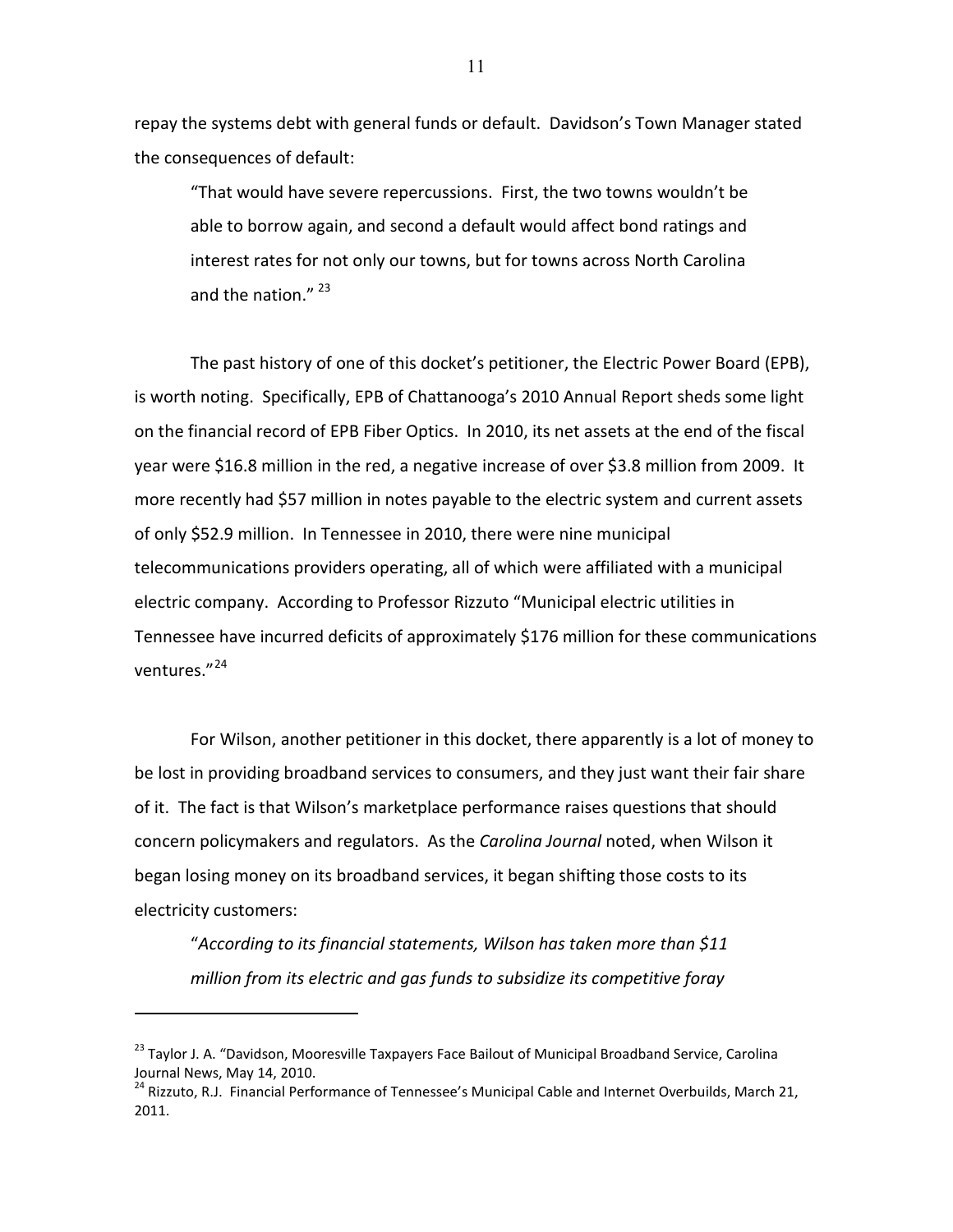*into the cable business. No wonder Wilson's electric rates are 50 percent higher than that of Progress Energy and its natural gas rates are 30 percent more than PSNC Energy rates.*" [25](#page-11-0)

In summary, there are numerous examples of inefficient operations by municipal broadband providers who then push their losses onto the consumers of other municipal services and/or to taxpayers. This fiscal malpractice harms consumers and it should be an issue that state governments should have full discretion to address. Among the 22 states that have placed limitations on government-owned broadband services, some, like in North Carolina, do not prevent new municipal broadband service providers from entering the market. Instead, some of these laws merely require local voters to approve that entry.

In the spirit of democracy and fiscal accountability, voters should be concerned about fiscal decisions that raise the costs of their municipal services and they should have the right to protect themselves against mismanagement of public funds. That should a decision for voters and consumers to make, not the Commission.

### **V. Conclusion**

 $\overline{a}$ 

Municipal broadband networks crowd out private investment. As our review of municipal ventures shows, once a municipal-owned network provider enters a market, they can lose money and still survive by pushing financial losses to other municipal services and to taxpayers. In addition, the desire by the petitioners to expand into adjacent markets should give private broadband providers pause about entering these markets. For these reasons, municipal-own networks are anticompetitive.

<span id="page-11-0"></span><sup>&</sup>lt;sup>25</sup> Ed McMahan, "Our Experiment With Municipal Broadband Has Failed," Carolina Journal, March 24, 2011, [http://www.carolinajournal.com/opinions/display\\_story.html?id=7562.](http://www.carolinajournal.com/opinions/display_story.html?id=7562)